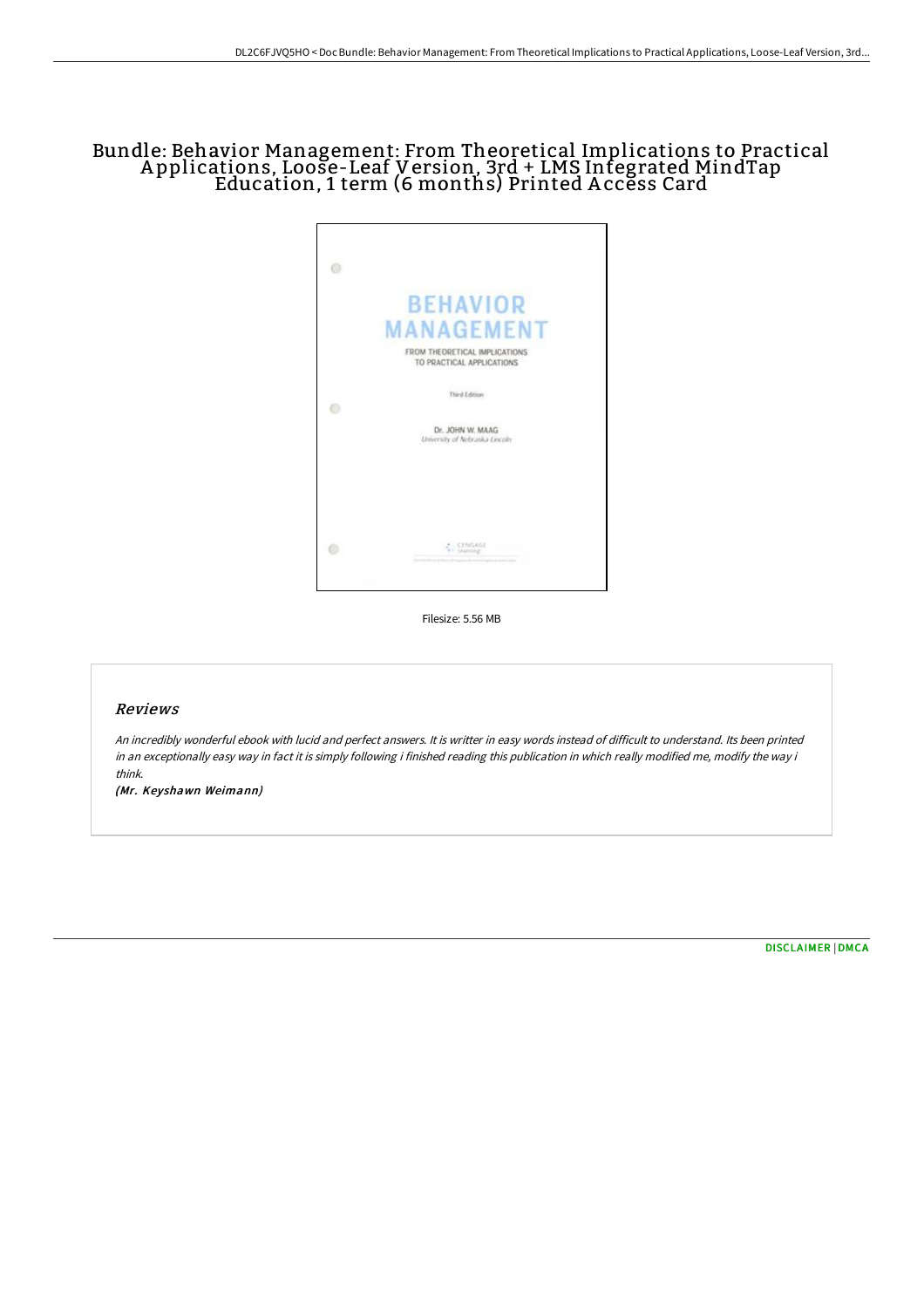## BUNDLE: BEHAVIOR MANAGEMENT: FROM THEORETICAL IMPLICATIONS TO PRACTICAL APPLICATIONS, LOOSE-LEAF VERSION, 3RD + LMS INTEGRATED MINDTAP EDUCATION, 1 TERM (6 MONTHS) PRINTED ACCESS CARD



To download Bundle: Behavior Management: From Theoretical Implications to Practical Applications, Loose-Leaf Version, 3rd + LMS Integrated MindTap Education, 1 term (6 months) Printed Access Card PDF, remember to follow the hyperlink beneath and download the ebook or have accessibility to other information which might be in conjuction with BUNDLE: BEHAVIOR MANAGEMENT: FROM THEORETICAL IMPLICATIONS TO PRACTICAL APPLICATIONS, LOOSE-LEAF VERSION, 3RD + LMS INTEGRATED MINDTAP EDUCATION, 1 TERM (6 MONTHS) PRINTED ACCESS CARD ebook.

Cengage Learning, 2017. Condition: New. Brand new! Please provide a physical shipping address.